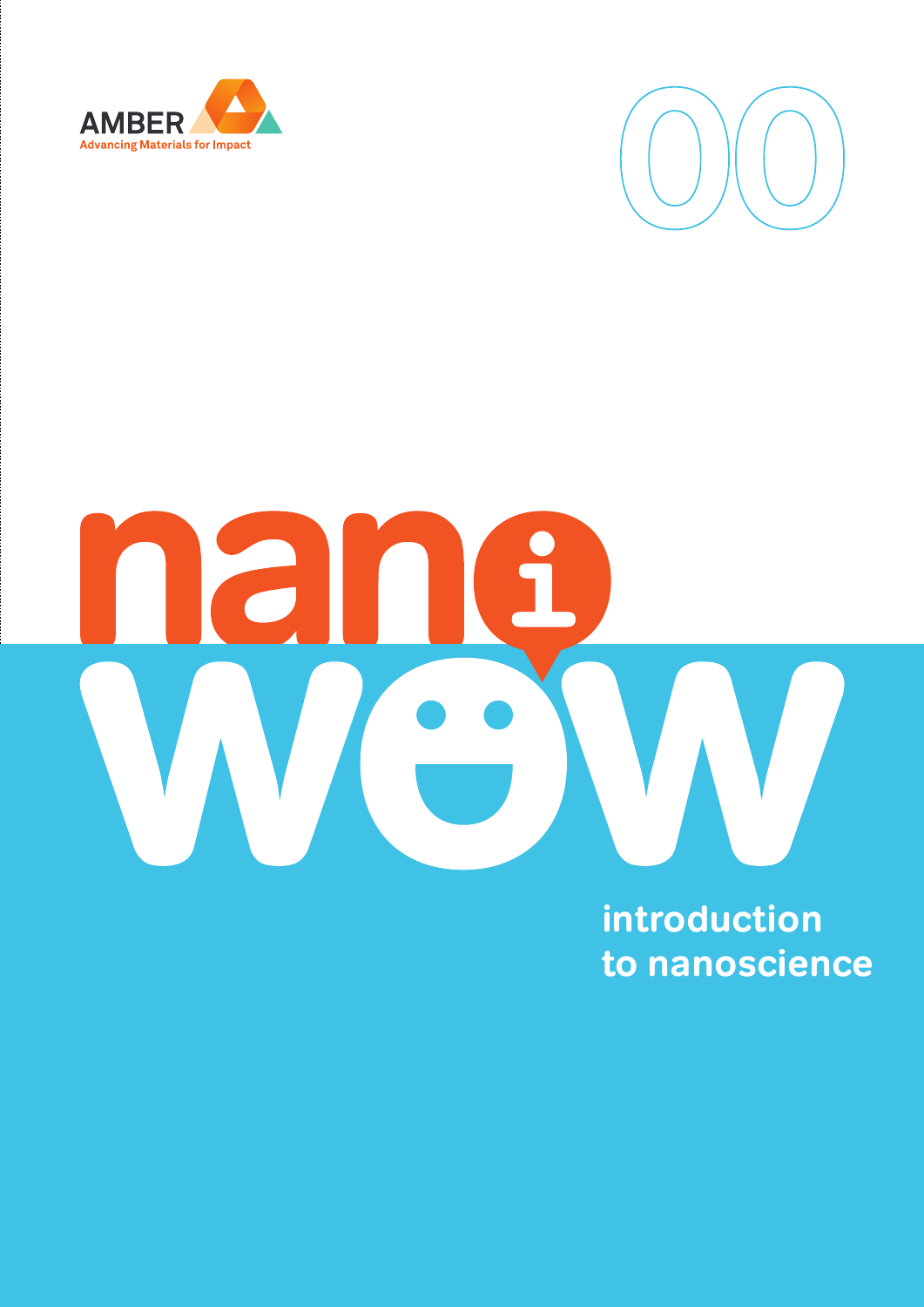# **Introduction**

 Welcome to NanoWoW resource! The purpose of these lessons is to introduce the topic of nanoscience. This is done through the use of PowerPoint, video, discussion and journal work. Additional aspects of nanoscience introduced in this lesson are explored further throughout the lessons in this resource pack e.g. scale, nano and nature. Nanoscience is a relatively new field of science and therefore it is new to almost everyone. Teachers and parents may not know all the answers to students' (and possibly their own) questions, but that's ok, this material is aimed at planting a seed for the individual child to question and challenge. Nanoscientists themselves don't have all the answers; experimenting and investigating is tentative and on-going. Where appropriate, we provide relevant ICT links and further weblinks to useful resources, which will help build your understanding.

# **ICT links**

**There is a link to the below, short animated video** 3 minutes 26 seconds **on the 1st PowerPoint slide. The video is a brief introduction to nanoscience and an exploration of the size of a nanometer. Teachers could choose to show it at the beginning of the lesson as an introduction, in the middle of the lesson or at the end of the lesson to reinforce what has been learned. e.d.Films: Do You Know What Nano Means? Part I:** www.youtube.com/ watch?v=ph0T1FH6-EI

**The following video could be shown to inspire the children about what a potential phone of the future might look like** 3 minutes 25 seconds.

**Nokia Morph Concept (short):**  www.youtube.com/watch?v= Zto6aTZM9t0



**Science Strand:** Materials **Strand Unit: Properties and** characteristics of materials, materials and change

#### **Curriculum Aims:**

To develop knowledge and understanding of scientific and technological concepts through the exploration of human, natural and physical aspects of the environment. To help the child to appreciate the contribution of science and technology to the social, economic, cultural and other dimensions of society.

# **WALT**

- **Understand that nano is the science of the very small**
- **Understand that we cannot see things on the nanoscale with our eyes**
- **Know that nature can teach us about nanoscience**
- **Understand that nanoscience is helping us to make better technologies**
- **Know that there are lots of different types of jobs in science**

# **Background Information**

Nano is a relatively new word in the scientific community. The word is used a lot more in society and in products, such as the iPod nano. It has also been in the news with increasing regularity because governments and private organisations are beginning to spend more and more money on nanoscale research.

### What is the difference between nanoscience and nanotechnology?

Nanoscience is about studying how materials behave at a very small scale – at the nanoscale. A nanometre is one millionth of a millimetre. It is not just one science, but a platform that includes biology, chemistry, physics, medicine, materials science and engineering!

Nanotechnology on the other hand is the manufacture and development of materials and devices by applying what is learned about how the properties of materials behave at the nanoscale. Several commercial examples of nanotechnology are on the market already, such as: **cheap, printable solar cells, stronger and lighter sports equipment and self-cleaning glass, and many more promising applications of nanotechnology are being investigated e.g. more sophisticated medical diagnostics and treatments. It is predicted that nanotechnology will impact virtually every industry in the future.**

The terms nanoscience and nanotechnology are often used interchangeably. 'Nano' by itself, is often used as shorthand to refer to these activities.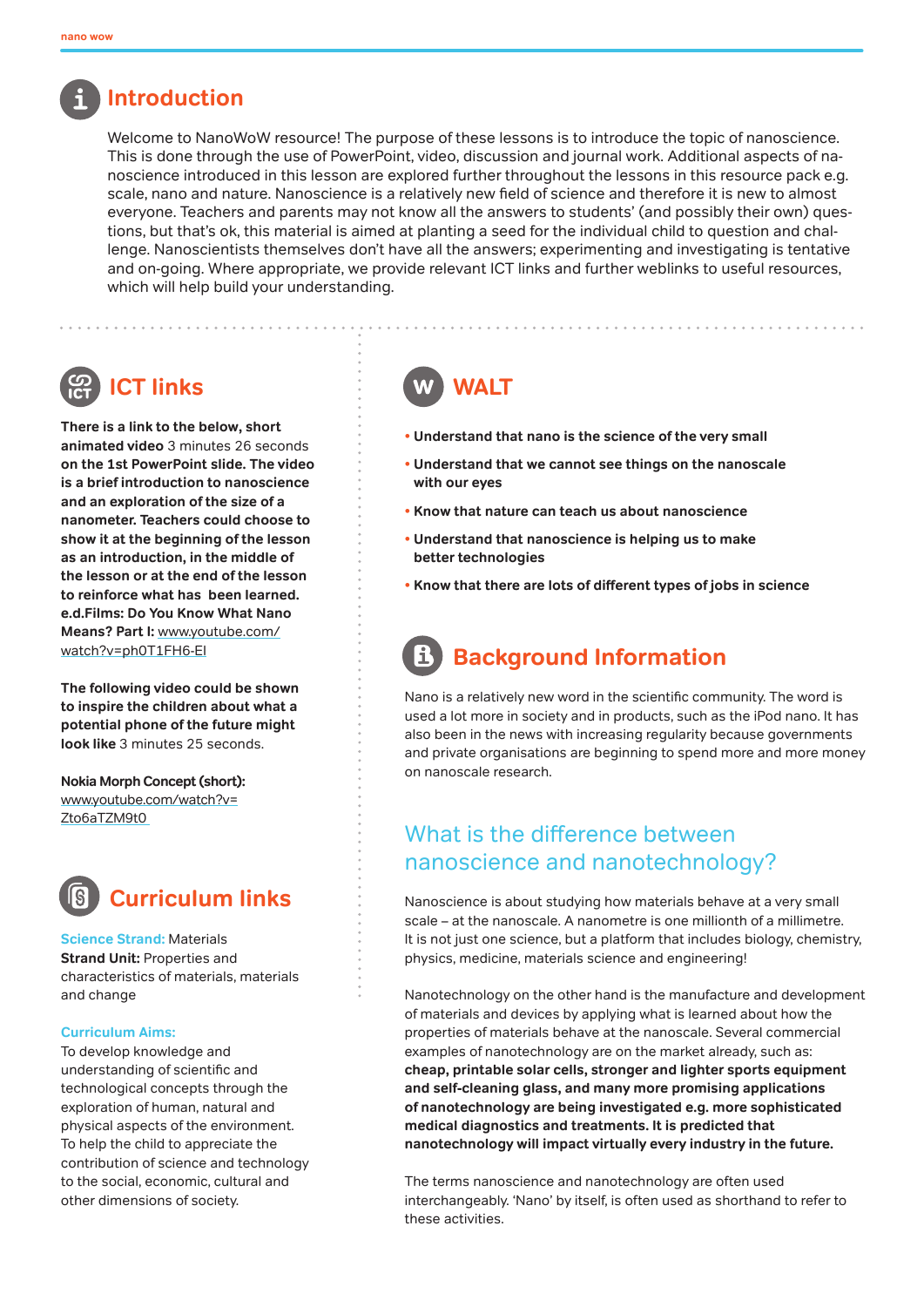

# **Journal suggestions**

- The children could make their own nano journal.
- Under the title **'What is nanoscience?'** the children could list bullet points of information they have learned from the presentation slides (this could serve as a form of assessment).
- They could draw and label their own 'Phone of the future' idea.



- The **'Phone of the future' brainstorm**  (Slide 19) can be further developed. The children could be asked to design a phone to solve a problem for a particular section of society, for example, for teenagers or the elderly. Here teachers or parents can explicitly show the children the link between science and society.
- The children could be asked to develop a pictorial history of computers or phones on the Internet, inserting a question mark at the end representing the unknown future.

# **Useful resources**

**Nano Kids**  https://cohesion.rice.edu/naturalsciences/nanokids/videos.cfm

**Nano Zone** www. nanozone.org

**Nanopinion** www.nanopinion-edu.eu/

**Nano You**  www. nanoyou.eu/

> **Nanotechnology on the market:** cheap, printable solar cells, stronger and lighter sports equipment and self-cleaning glass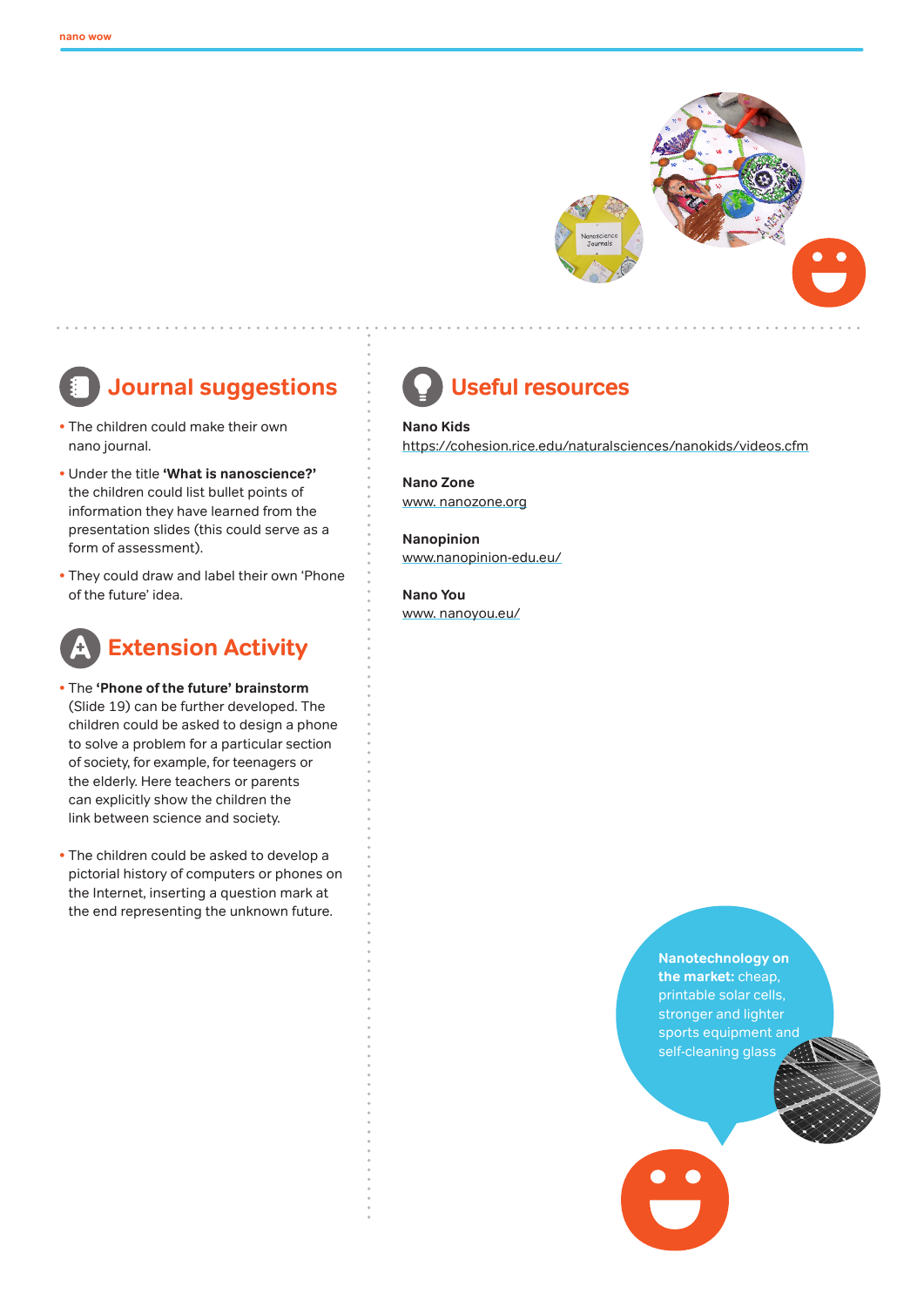# **Notes to accompany powerpoint**



### slide 3

This slide provides the learning intentions for the lesson (WALT). There is also a link to a short animated YouTube video which will provide the children with a basic introduction to nanoscience.

#### slides 4

This slide encourages a class discussion on what the children already know about nanoscience.

### slide 5

The children will have most likely heard the word 'nano' before. An item such as an iPod nano contains nanomaterials but it is not a nano size item. The word nano is used with this item simply because it is small. You cannot see something on the nanoscale; it is so small it is invisible to the naked eye.

. . . . . . . . . . . . . . . . .

### slides 6, 7 and 8

Items on the nanoscale are so small we cannot see them. It is difficult to imagine how small something is if you cannot see a concrete example. Some of the activities and ICT links throughout the lessons provided are intended to give the children a greater grasp of just how small nano size items are.

#### slides 9 and 10

The 'nano fact' slides give the children the chance to investigate how small the nanoscale is for themselves. They give the children the opportunity to think about the nanoscale and relate it to their hair and nails, items they can identify with.

### slides 11 and 12

These slides show the children that nanoscientists need special equipment to explore our world at the nanoscale. Here, they are introduced to the electron microscope. These specialised microscopes are very expensive and scientists need a lot of training to learn how to use them. There are different types of electron microscopes that explore the nanoscale in different ways. Nanoscientists in Trinity College are using these microscopes every day to explore new materials. Some of the world's most powerful microscopes can be found in the 'microscopy' department of CRANN in Trinity College, Dublin.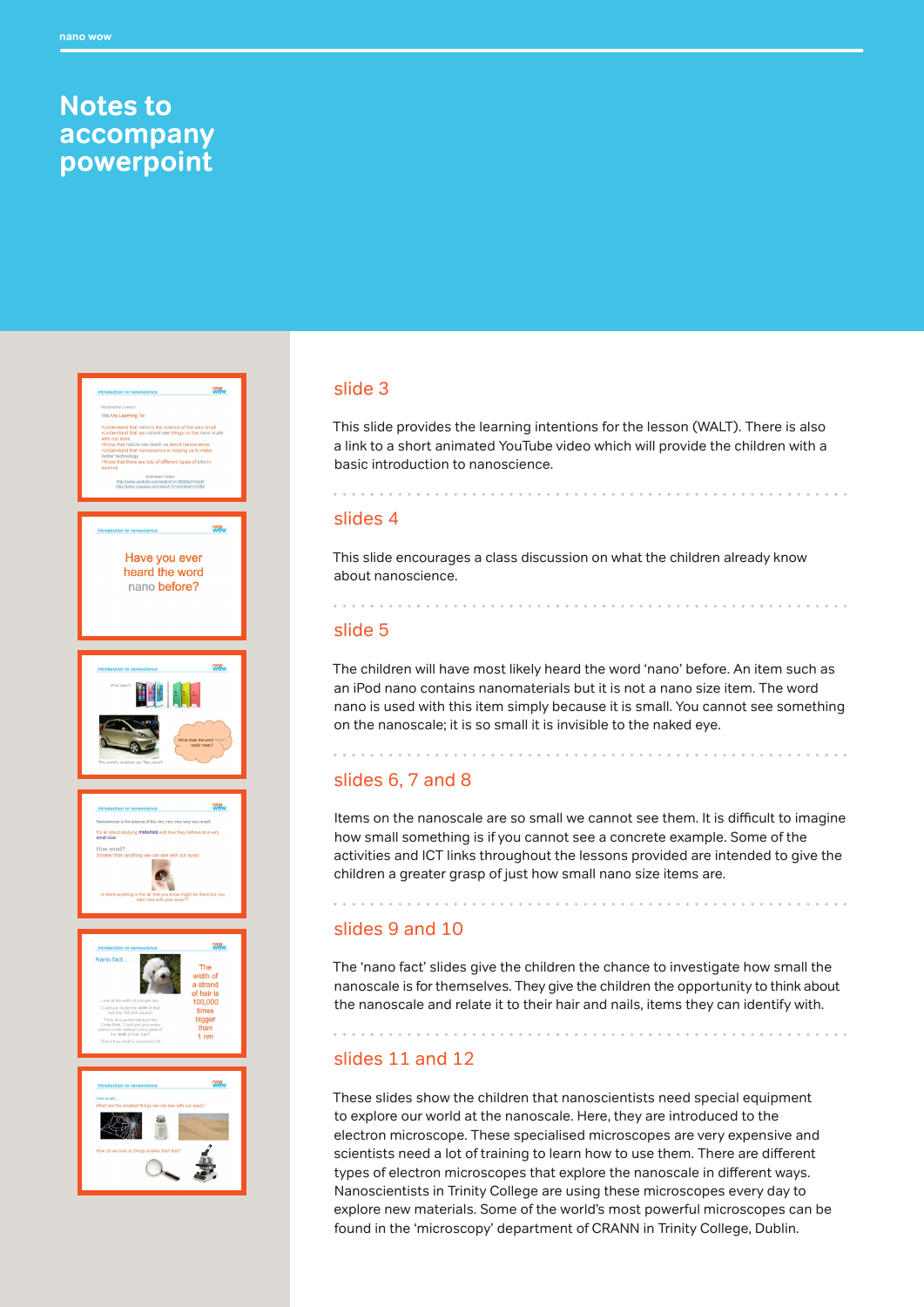### **Notes to accompany powerpoint**







#### slide 13

This slide provides the children with an introduction to atoms. Some of the children may have heard the word 'atom' before and could discuss what they already know about the topic. This slide presents an opportunity for the teacher to reinforce that we cannot see things on the nanoscale – we cannot see atoms, yet they are our smallest units of matter and the building blocks of our world.

### Some extra notes on atoms:

Atoms are the basic building blocks of our world – they are smaller than a nanometre (about 4 or 5 atoms in a row would be about the length of one nanometre) and everything is made out of them. There are many different types of atoms as they are the smallest amount of anything that exists. Atoms can join together with other atoms and this forms a molecule. The way that atoms join together, the types of atoms that join together and the conditions in which they do this will determine what material will be made. For example, a 3-D structure of carbon atoms will give us a diamond. These structures can be explored more in the lesson on graphene, lesson #5. The world around us is full of atoms and they are so small that if you make a dot with the tip of a sharp pencil, that little dot would have billions of carbon atoms in it. There are more atoms in an average glass of water then there are glasses of water in all the oceans, lakes and seas on Earth! Nanoscientists are capable of picking up atoms, one at a time, and creating new materials and structures out of them using special equipment, which can be found in the CRANN institute.

### slide 14

This is a brief introduction to the properties of materials and how they behave on the nanoscale. In lesson #1, properties will be explored in more detail – the children will be asked to identify the properties of everyday materials and then introduced to the idea that properties change when materials get very small.

### slide 15

This slide will introduce the children to the fact that nanoscience is all around us. Gecko's feet have nano size hairs on their feet that allow them to stick to any surface. Lotus flowers have a nano coating on the surface of their petals that keeps the flower dry, even after being submerged in water. Nanoscientists have taken ideas from nature and applied them to products that the children themselves use every day like computers and sports equipment.